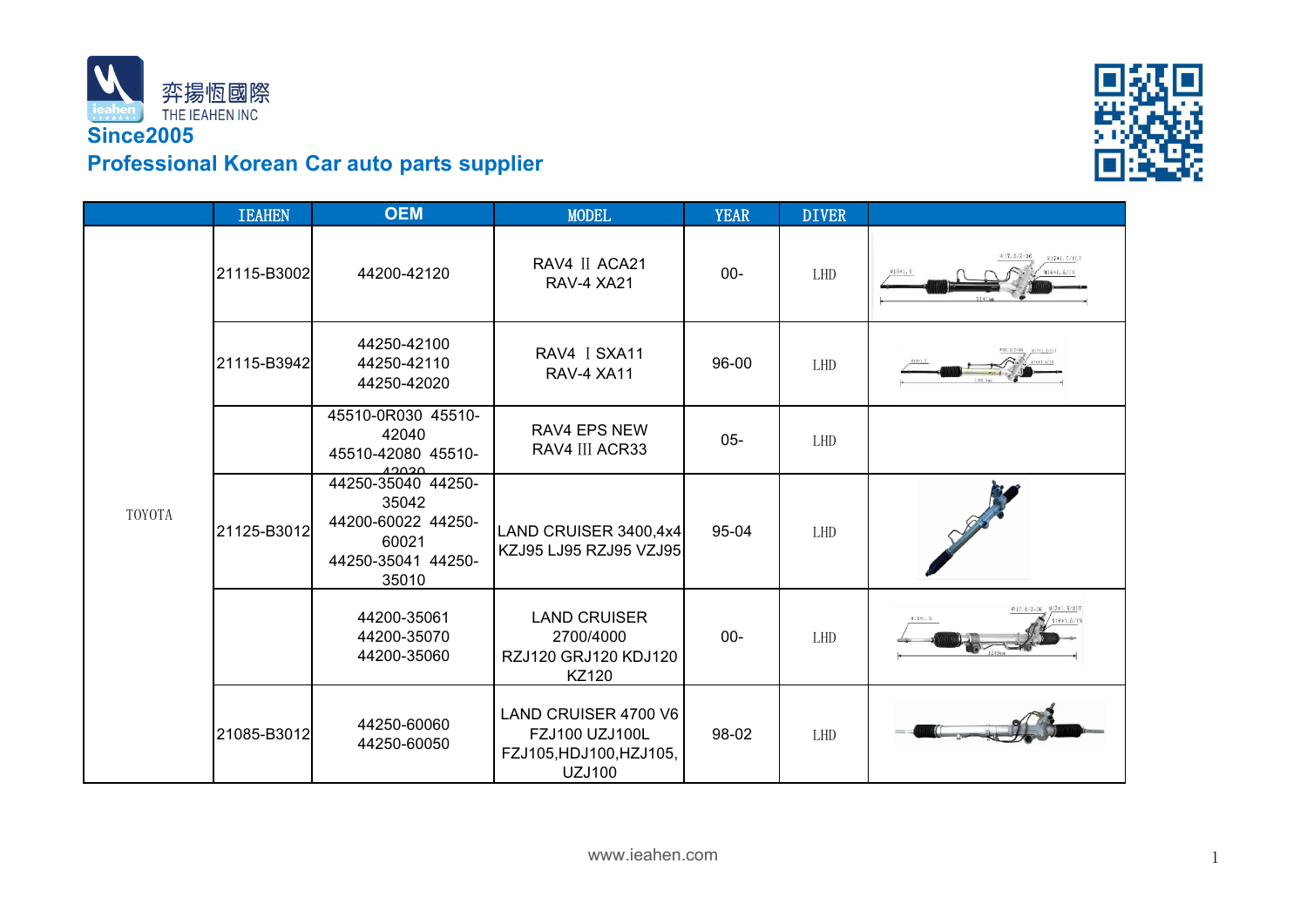



|               | <b>IEAHEN</b> | <b>OEM</b>                                                                                      | <b>MODEL</b>                                                          | <b>YEAR</b> | <b>DIVER</b> |                                      |
|---------------|---------------|-------------------------------------------------------------------------------------------------|-----------------------------------------------------------------------|-------------|--------------|--------------------------------------|
| <b>TOYOTA</b> | 21085-B3032   | 44200-60100                                                                                     | <b>LAND CRUISER 4700 V8</b><br>UZJ100L FZJ100 HDJ100<br>HZJ105 UZJ100 | $02 - 07$   | LHD          |                                      |
|               | 21085-B3092   | 44200-60230                                                                                     | <b>LAND CRUISER</b><br>2700/4000<br><b>GRJ150L CRJ150</b>             | 08-09       | LHD          |                                      |
|               | 21085-B3022   | 44200-60170                                                                                     | <b>LAND CRUISER 5700</b><br>GRJ200, URJ200, UZJ200                    | $07 -$      | <b>LHD</b>   | otal turns lock to lock: 3.12   0.12 |
|               | 21065-B3052   | 44200-26500<br>44200-26501<br>44200-26550<br>44250-26501                                        | <b>LONG NEW HIACE</b><br>4x4,5L KDH212 KDH222<br><u>H212 TRH</u>      | $04 -$      | <b>LHD</b>   |                                      |
|               | 21065-B3042   | 44200-26481<br>44200-26480<br>44250-26480<br>44250-26530                                        | <b>NEW HIACE 4x2</b><br><b>KDH200</b>                                 | 05-08       | LHD          |                                      |
|               | 21075-B3022   | 44200-0K040                                                                                     | HILUX VIGO 4WD                                                        | $05-11$     | LHD          |                                      |
|               |               | 44200-0K020<br>44200-0K021<br>21075-B3012 44200-0K080/0K070/0K190<br>44200-0K210<br>44200-0K510 | HILUX VIGO 2WD                                                        | $05 - 11$   | <b>LHD</b>   | $017.33/2 = 36$<br>N)701.5/007       |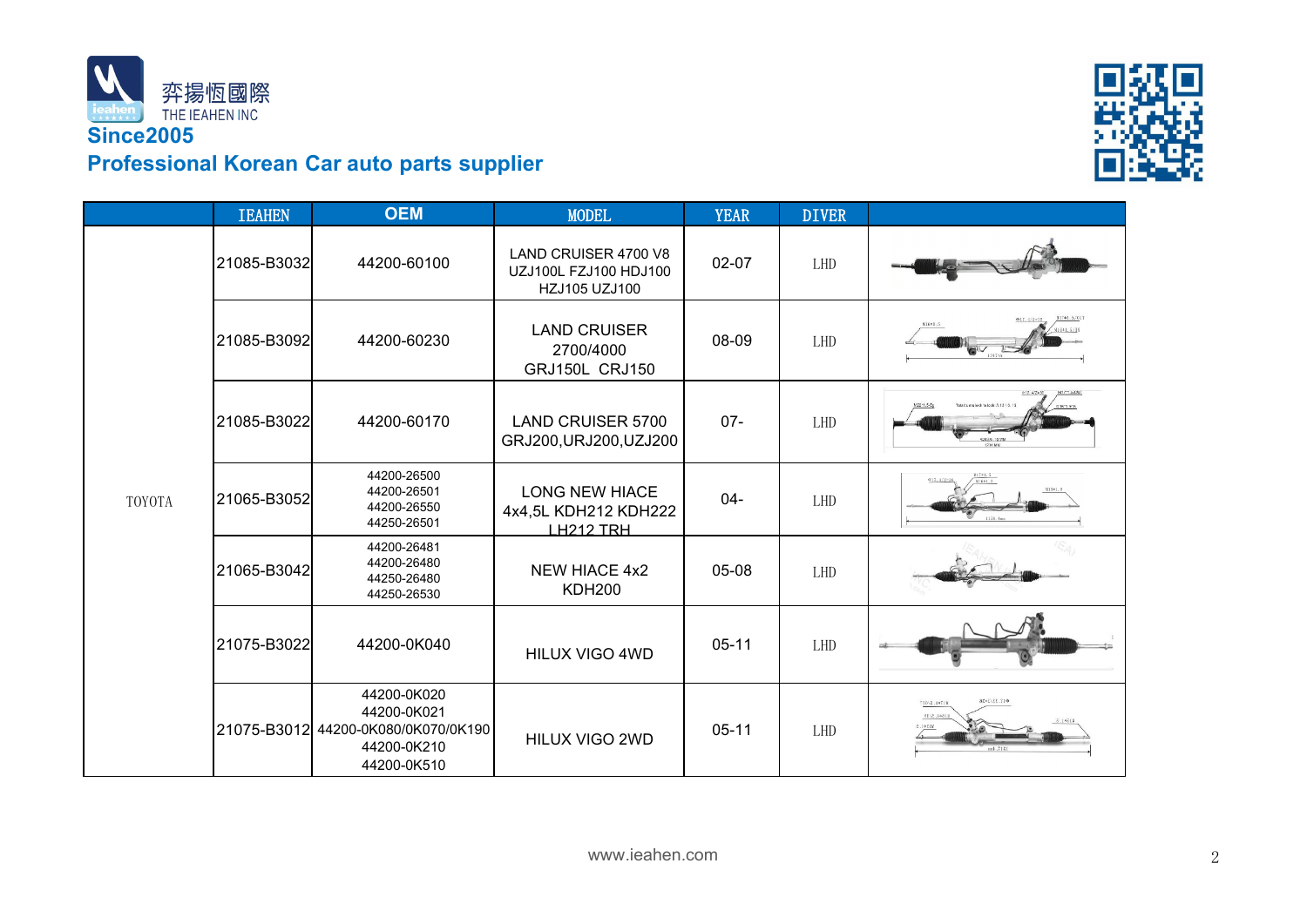



|        | <b>IEAHEN</b> | <b>OEM</b>                                                 | <b>MODEL</b>                                                                   | <b>YEAR</b>    | <b>DIVER</b> |  |
|--------|---------------|------------------------------------------------------------|--------------------------------------------------------------------------------|----------------|--------------|--|
| TOYOTA | 21075-B3152   | 44250-0K730<br>44250-0K740                                 | HILUX REVO 4WD                                                                 | $16-$          | LHD          |  |
|        | 21075-B3155   | 44250-0K760                                                | HILUX REVO 2WD                                                                 | $15 -$         | LHD          |  |
|        | 21005-B3022   | 44250-33331 44250-<br>33320<br>44250-33330 44250-<br>06140 | CAMRY, LEXUS<br>E300,2.2/2.4L SOLARA                                           | 02-06<br>04-08 | LHD          |  |
|        | 21015-B3062   | 44200-12760<br>44240-02050<br>44250-12760                  | ZZE122 COROLLA<br><b>ZZE122</b><br>AE 121 Z2E 130L-<br><b>AEMDKA</b><br>ZE132L | 00-04          | LHD          |  |
|        |               | 44250-12561                                                | COROLLA EE100                                                                  | 95-01          | LHD          |  |
|        |               | 45510-02141                                                | <b>EPS</b><br>COROLLA                                                          | 08-            | LHD          |  |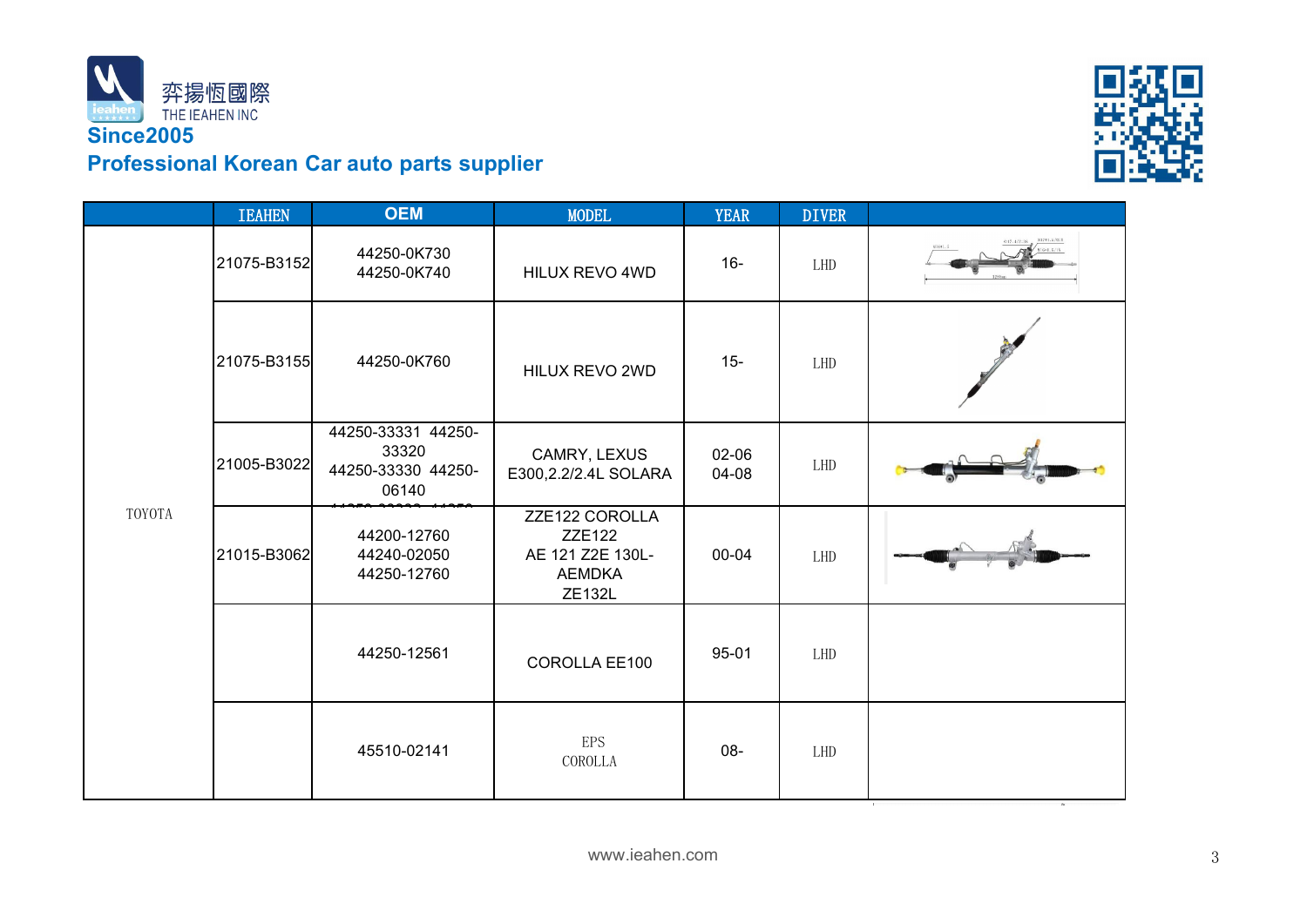



|        | <b>IEAHEN</b> | <b>OEM</b>                                | <b>MODEL</b>                                                 | <b>YEAR</b> | <b>DIVER</b> |                           |
|--------|---------------|-------------------------------------------|--------------------------------------------------------------|-------------|--------------|---------------------------|
| TOYOTA | 21175-B3012   | 44250-0C010<br>44250-0C030<br>44250-0C041 | <b>TUNDRA SR5 PICKUP</b><br>4WD UCK30<br>PREVIA TUNDRA       | 00-07       | LHD          |                           |
|        | 21095-B3053   | 45510-0D170<br>45510-0D150                | <b>YARIS</b>                                                 | $05 -$      | ${\rm LHD}$  |                           |
|        |               | 45510-48010<br>45510-0E020<br>45510-0E030 | <b>HIGH LANDER</b><br>ASU40 GSU45                            | 08-13       | LHD          |                           |
|        | 21025-B3882   | 44250-22222<br>44250-22221                | GX80 GX81<br><b>CRESSIDA</b>                                 | 88-95       | LHD          |                           |
|        | 21275-B3052   | 44250-04040<br>44250-08040<br>44250-08030 | <b>TACOMA</b>                                                | $05-12$     | LHD          |                           |
|        |               | 44250-20581<br>44250-20583<br>44250-15481 | AT190/ST191<br><b>CARINA</b><br>EAT190/ST191<br>CORONA ST190 | 94-96       | LHD          | $17.37 / Z$ 36<br>$\odot$ |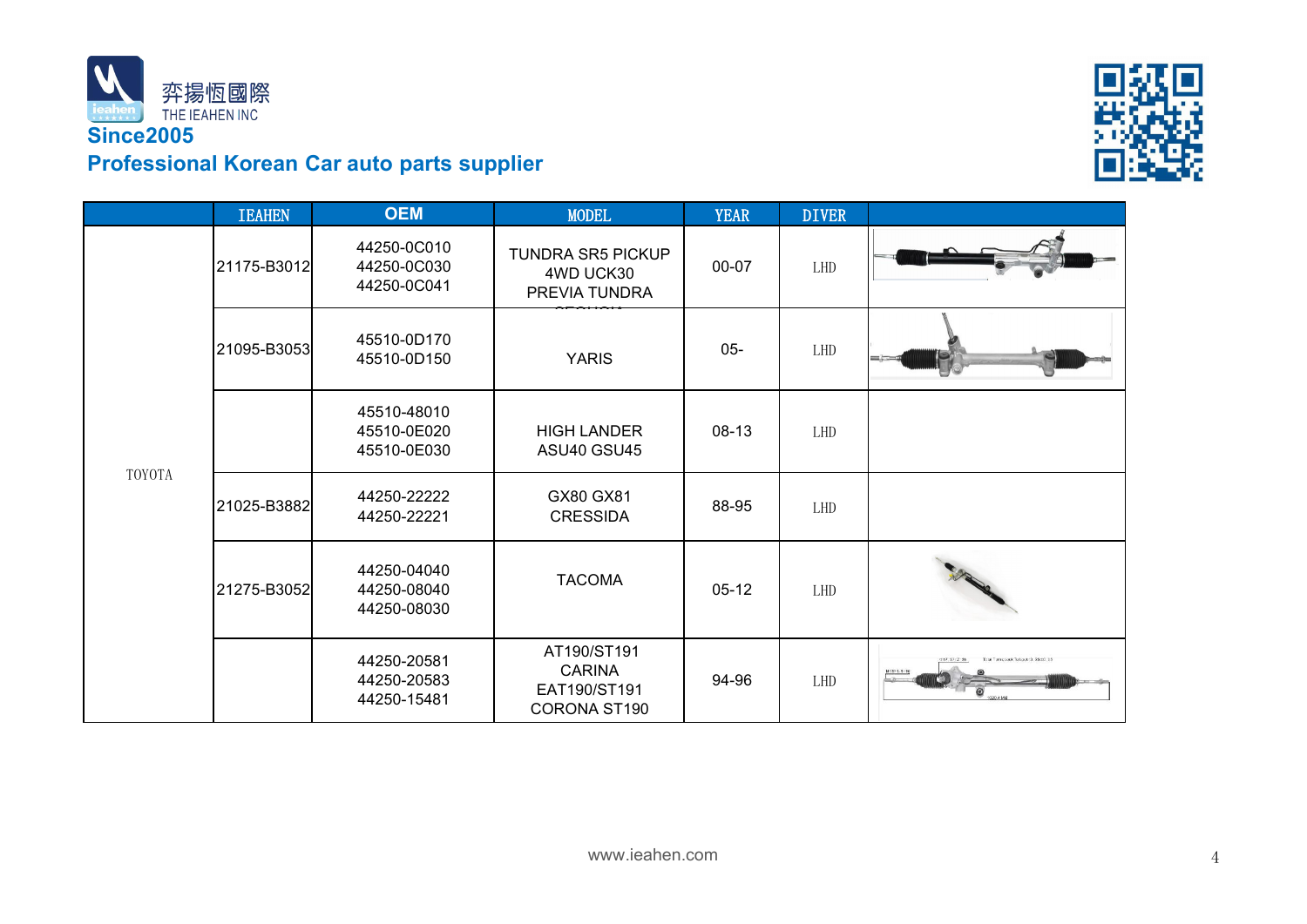



|        | <b>IEAHEN</b> | <b>OEM</b>                                               | <b>MODEL</b>                                                             | <b>YEAR</b>             | <b>DIVER</b> |                                 |
|--------|---------------|----------------------------------------------------------|--------------------------------------------------------------------------|-------------------------|--------------|---------------------------------|
| TOYOTA |               | 45510-02050<br>45510-01185<br>45510-12280<br>45510-02220 | <b>COROLLA EX</b><br>1.8CC(EPS)<br><b>ALTIS</b><br>CE120, NZE12*, ZZE12* | 2008-                   | LHD          | $017.4/2 - 36$<br>۰<br>1057.5mm |
|        |               | 44250-33032                                              | 3.0 SXV10./VCV10./<br>MCV10./SX                                          | 98-03                   | LHD          |                                 |
|        |               | 44200-48090                                              | RX330<br>LEXUS RX330 RX350<br><b>HINGLANDER</b>                          | 04-06<br>07-09<br>04-07 | LHD          | $@17.4/2-36$                    |
|        | 21275-B3051   | 44250-04020                                              | <b>TACOMA</b>                                                            | 2005-2013               | LHD          |                                 |
|        |               | 44200-08040                                              | <b>SIENNA</b>                                                            |                         | LHD          |                                 |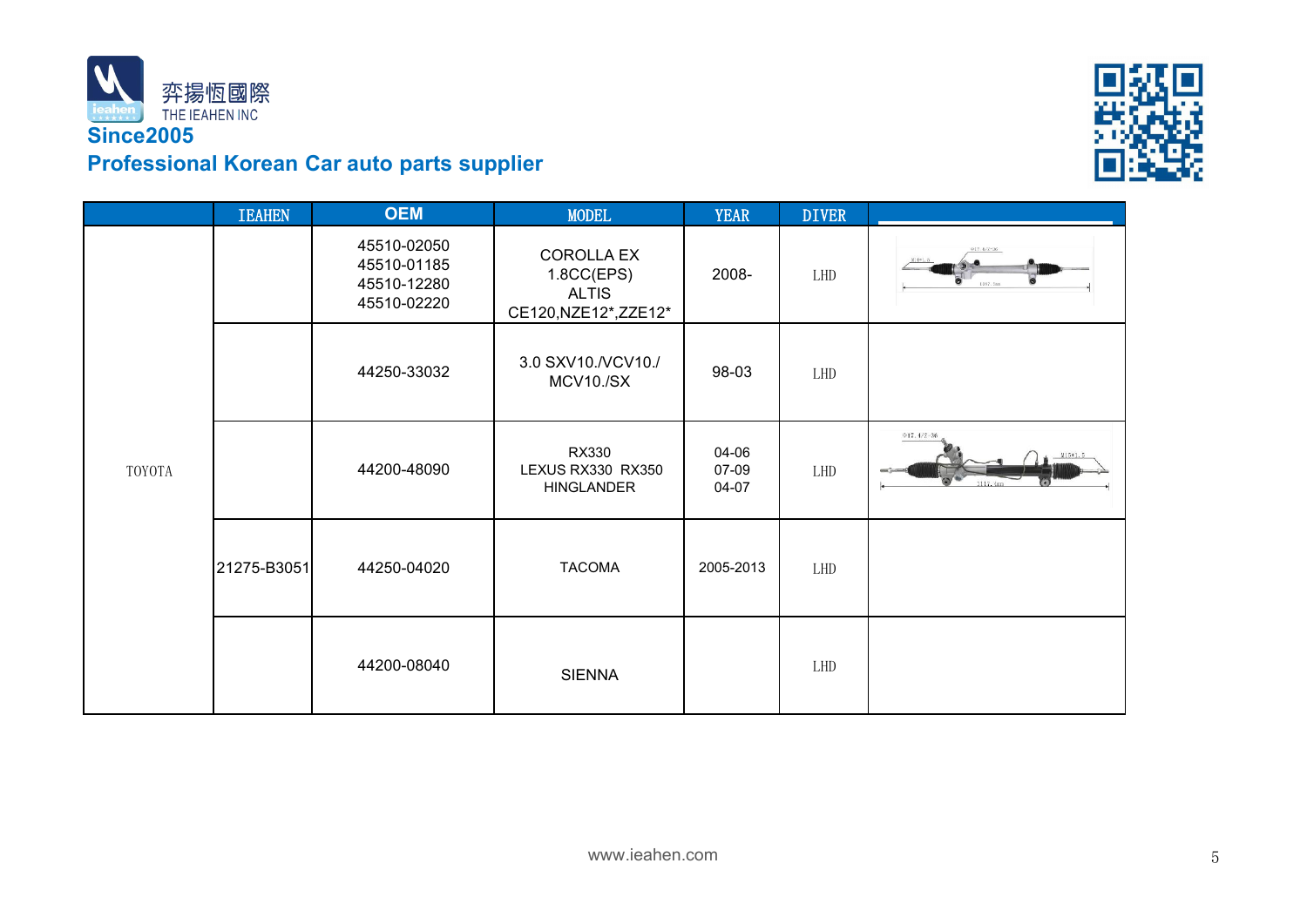



|            | <b>IEAHEN</b> | <b>OEM</b>                 | <b>MODEL</b>                           | <b>YEAR</b> | <b>DIVER</b> |                                                                                             |
|------------|---------------|----------------------------|----------------------------------------|-------------|--------------|---------------------------------------------------------------------------------------------|
| <b>KIA</b> | 12125-B3131   | 56500-4V000                | K <sub>3</sub>                         | 2012        | LHD          |                                                                                             |
|            | 12105-B3042   | 57700-1F000                | SPORTAGE                               | $05 -$      | LHD          | M16*1.5/OUT<br>$016.5/\ell = 36.$<br>V16*1.5/IN<br>¥16*1.5                                  |
|            | 12005-B3072   | 57700-1E100<br>57700-1E050 | <b>RIO</b>                             | 2005        | LHD          | g16.56/2=36<br>M16*1.5-8H<br>Total turns lock to lock:3.115±0.05<br>M14*1.5-8g<br>1051.5 MM |
|            |               | 57700-22601<br>57700-2F100 | <b>CERATO</b><br><b>SPECTRA</b><br>صبع | 05-09       | LHD          |                                                                                             |
|            | 11075-B3044   | 57700-4E040                | <b>BONGO</b>                           | $04-16$     | LHD          |                                                                                             |
|            |               | 56500-2S000                | SPORTAGE                               | $10 -$      | LHD          |                                                                                             |
|            |               | 56500-2S010                | SPORTAGE                               | $15 -$      | LHD          |                                                                                             |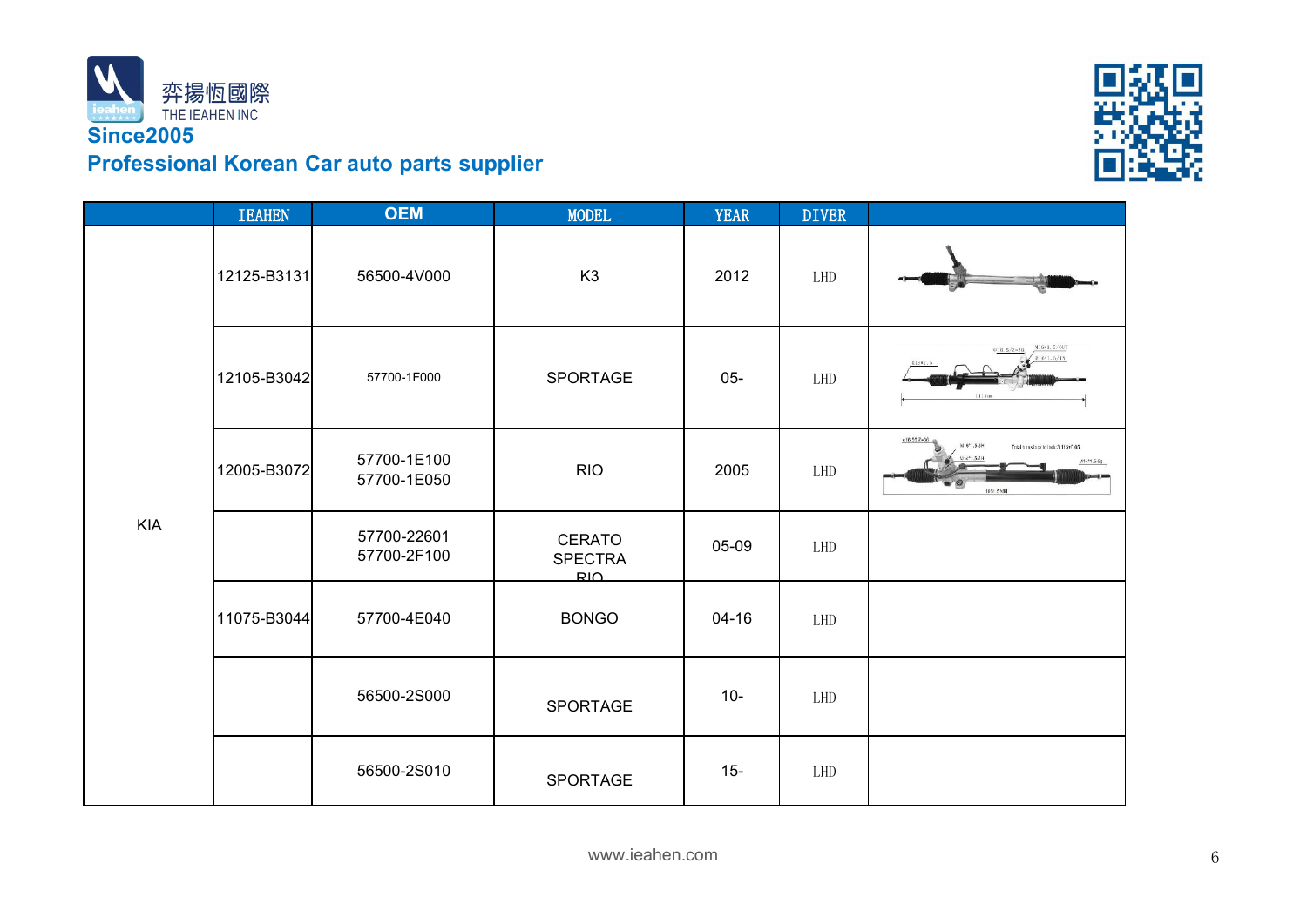



|                | <b>IEAHEN</b> | <b>OEM</b>                                               | <b>MODEL</b>       | <b>YEAR</b> | <b>DIVER</b> |                                                           |
|----------------|---------------|----------------------------------------------------------|--------------------|-------------|--------------|-----------------------------------------------------------|
| <b>HYUNDAI</b> | 12115-B3062   | 57700-2B210                                              | SANTAFE 2.4        | $10-12$     | LHD          |                                                           |
|                | 12115-B3072   | 57700-2B000                                              | SANTAFE 2.7        | $06-10$     | LHD          |                                                           |
|                | 12035-B3002   | 57700-2D000                                              | <b>ELANTRA</b>     | $01 - 06$   | LHD          | N1691.5/OUT<br>$6.56/7 - 38$<br>M14#1.5/IN                |
|                | 12055-B3002   | 57700-38200<br>57700-3D000                               | SONATA             | 2008        | LHD          | M16*1.5/OUT<br>$\Phi$ 16.56/2=36<br>$14*1.5/18$<br>1121nn |
|                | 12035-B3062   | 57700-00000<br>57700-1Z000<br>57700-1M500                | <b>ELANTRA NEW</b> | 08-         | LHD          | $@16.5/Z=36$<br>W16*1.5/OUT                               |
|                | 12105-B3042   | 57700-1F000<br>57700-2E800<br>57000-0L000<br>57700-1F800 | <b>TUCSON</b>      | $05-$       | LHD          | M16*1.5/OUT<br>$016.5/2=36$<br>$(1681 - 5/19)$            |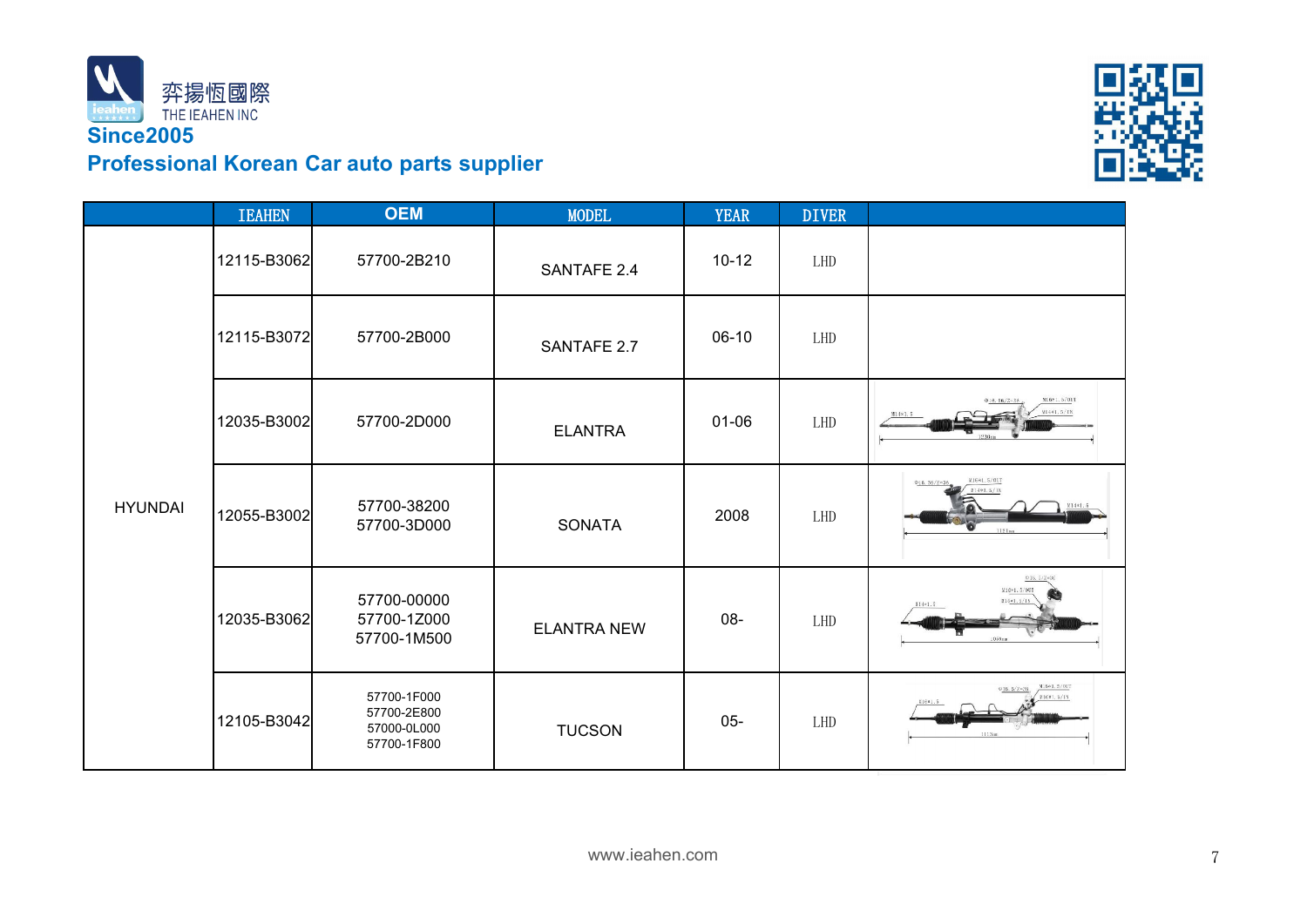



|                  | <b>IEAHEN</b> | <b>OEM</b>                 | <b>MODEL</b>            | <b>YEAR</b> | <b>DIVER</b> |                                                                  |
|------------------|---------------|----------------------------|-------------------------|-------------|--------------|------------------------------------------------------------------|
| <b>HYUNDAI</b>   | 12005-B3072   | 57700-1E100<br>57700-1E050 | ACCENT, VERNA           | 06-         | ${\rm LHD}$  | g16.56/2=3<br>M16*1.5-6H<br>Total turns lock to lock: 3.115±0.05 |
|                  | 12105-B3012   | 57700-2S100                | IX35                    |             | LHD          | A REGISTRATION                                                   |
|                  | 12005-B3112   | 57700-0U000                | <b>VERNA</b>            |             | LHD          |                                                                  |
|                  | 12035-B3972   | 57700-29000                | $\operatorname{ACCENT}$ |             | LHD          |                                                                  |
| <b>CHEVROLET</b> |               | 96425091                   | <b>AVEO</b>             | $03 - 11$   | LHD          |                                                                  |
|                  |               | 95238311<br>95212633       | <b>AVEO</b>             | $12 - 13$   | LHD          |                                                                  |